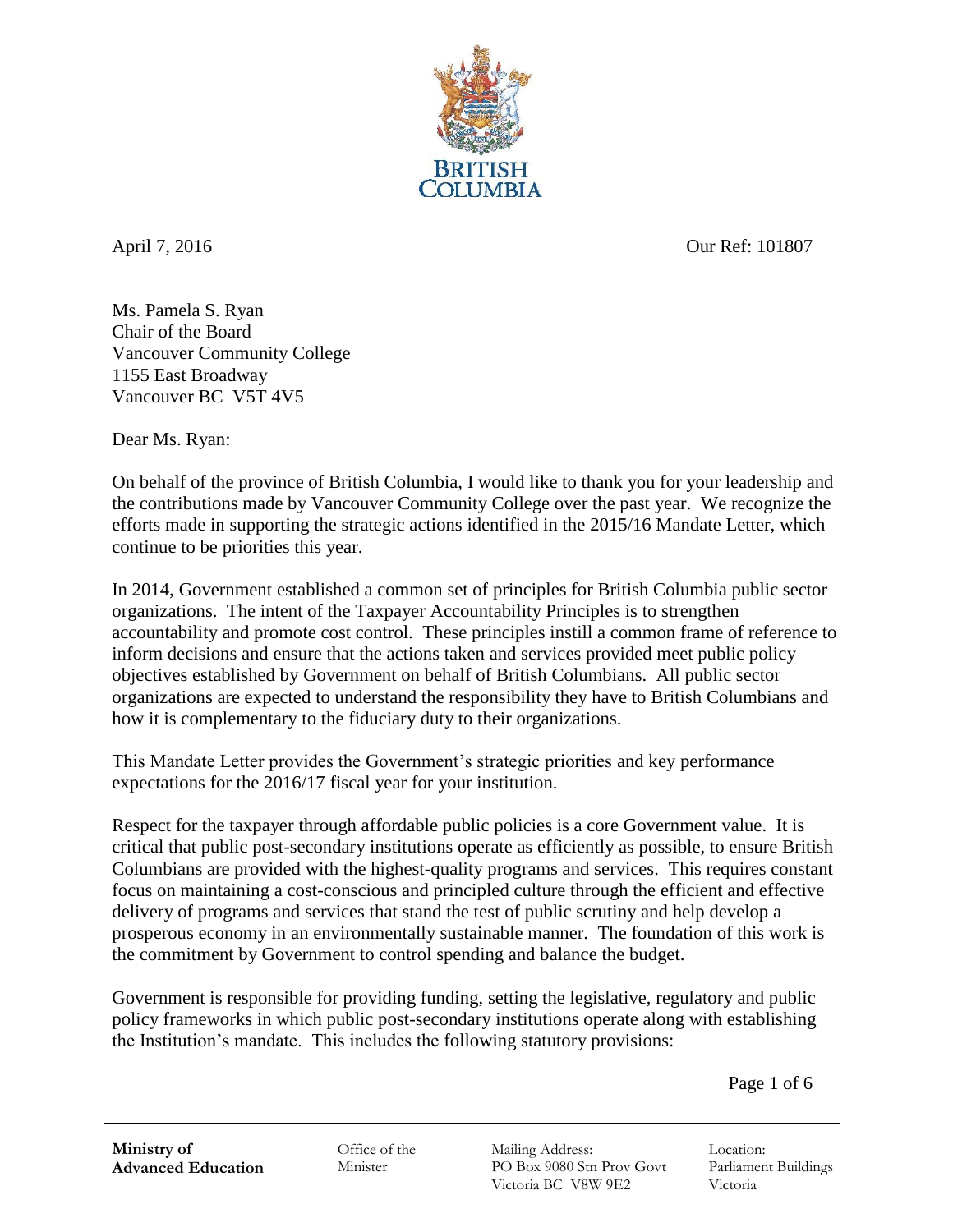## Sections 5 and 6 of the *College and Institute Act.*

• In meeting the needs of its designated region, a college provides adult basic education, English as a second language and adult special education programs. It also provides first and second years of study of baccalaureate degree programs, as well as career, technical, trades and continuing education programming. A college may also offer applied baccalaureate degree programming. Further, a college supports community economic development.

Within the terms of the legislation, Vancouver Community College will, in fulfilling its mandate, consider strategic priorities of Government when allocating institutional resources.

Specific strategic priority actions of Government for 2016/17 are:

- Develop and implement an updated Skills Gap Plan, in alignment with priorities of the BC Skills for Jobs Blueprint;
- Continue to deepen BC's talent pool, in support of the #BCTECH strategy, ensuring opportunities for students in the technology sector;
- Work in partnership with the Government and Aboriginal communities, organizations and institutes to implement the Aboriginal Post-Secondary Education and Training Policy Framework and Action Plan to increase the participation and success of Aboriginal learners;
- Continue to deliver on the goals of the International Education Strategy including pursuing opportunities to advance the two-way flow of students;
- Collaborate with the Ministry on the development of a common application system for all public post-secondary institutions in the province;
- Meet or exceed the financial targets identified in the Ministry's three-year Service Plan as tabled under Budget 2016, including maintaining balanced or surplus financial results; and
- Continue to maximize the efficient use of public post-secondary administrative resources through the Administrative Service Delivery Transformation initiative.

To achieve this, several actions as detailed in the 2014 Taxpayer Accountability Principles transition letter, are to continue to be implemented and refined, such as, on-going orientation, the joint strategic engagement plan, and the evaluation plan. For information on the Principles, please see http://gov.bc.ca/crownaccountabilities.

Government is committed to continuing to strengthen the relationship between Government and public post-secondary institutions. This strong focus on increased two-way communication supports and ensures a common understanding of Government's expectations and institutional priorities. As such it is important that each of us advise the other in a timely manner of any issues that may affect Vancouver Community College and/or the interests of Government. This is critical to building trust and the effective delivery of public services, including information on any risks to achieving financial forecasts and performance targets.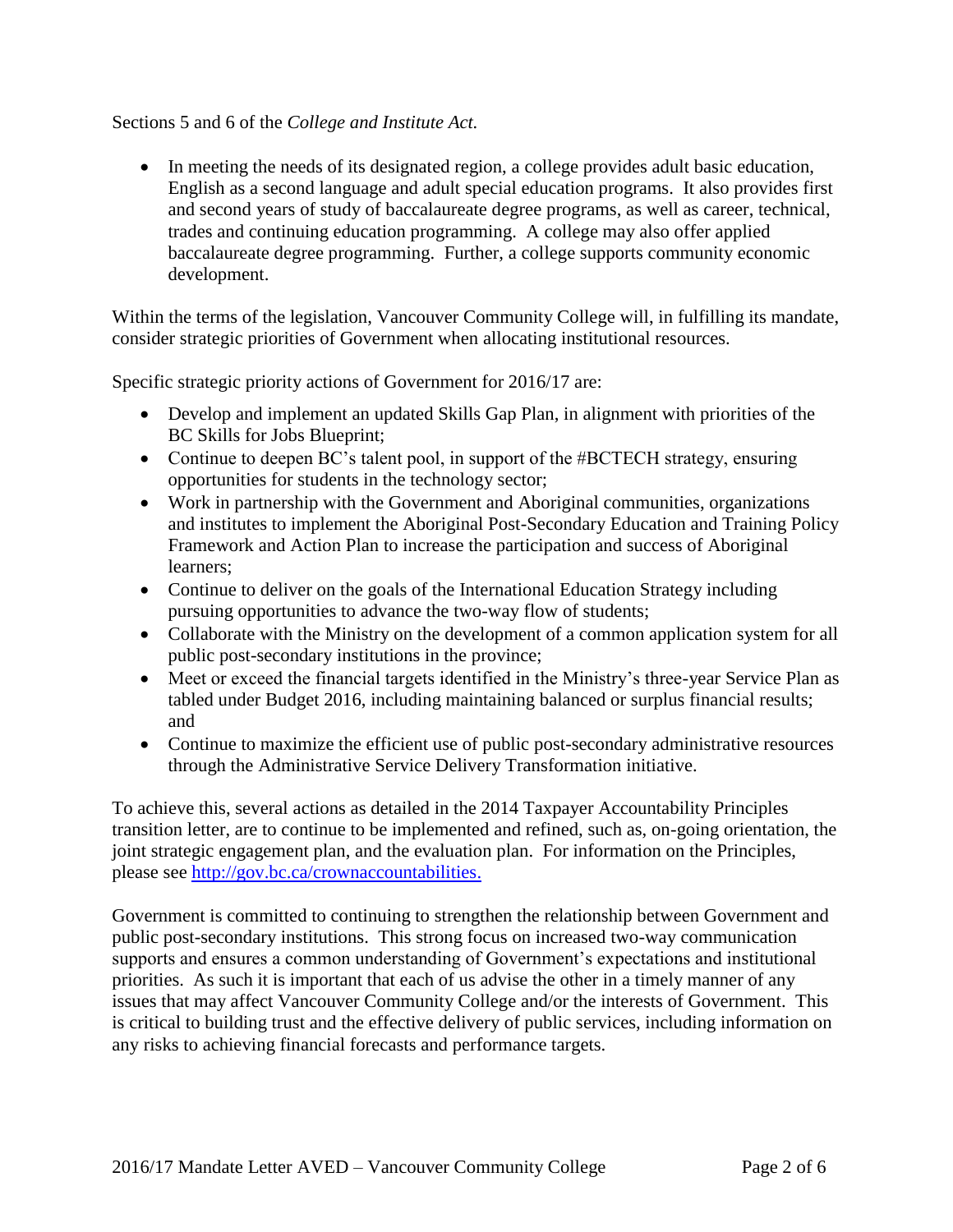As public post-secondary institutions that receive funding from the Government, institutions are expected to conduct their affairs in a manner consistent with the legislative, regulatory and policy framework established by Government and share in upholding the Taxpayer Accountability Principles. This includes:

- 1. Adhering to the policy, guidelines and directions of the Public Sector Employers' Council regarding executive compensation and the management freeze that remains in place for the present time, recognizing the fiscal reality facing the provincial public sector.
- 2. Negotiating settlements with unionized employee groups consistent with the Economic Stability Mandate for all collective agreements that expire on or after December 31, 2013.
- 3. Ensuring that institutional operational and financial activities, including procurement and travel, are conducted consistent with Government standards for cost-consciousness and the most cost-effective use of taxpayer resources.
- 4. Conducting board matters in accordance with the best practice guideline.
- 5. Ensure board remuneration rates comply with Order in Council 180/95 and that remuneration is publicly disclosed annually on the institution's or associated ministry's website as required by the Treasury Board Directives.

The Core Policy and Procedures Manual of Government can be found for reference at http://www.fin.gov.bc.ca/ocg/fmb/manuals/CPM/CPMtoc.htm and other supporting documents found on the Public Sector Employers' Council Secretariat website at http://www.fin.gov.bc.ca/psec/.

The Government has also provided the Institution with *Reporting Requirement*s which sets out statistical, financial and performance reporting requirements and which can be found on the Ministry's website. The Institution agrees to meet these *Reporting Requirements*, and provide the Government with reports and high quality data required by Government to carry out its responsibilities.

As our economy grows, there will be thousands of job openings in various occupations. More than 78 percent of these openings will require post-secondary education. These jobs range from professions to skilled trades to management. To ensure that British Columbians have the training and skills needed to take advantage of these opportunities, our Government launched the BC Skills for Jobs Blueprint in April 2014. Thousands of students who are taking courses this fall – from critical trades to health care to business administration – are doing so as a result of targeted funding for high-priority occupations.

Government is committed to providing support to help students succeed, while at the same time making sure that funding is focused on front-line education. British Columbia has taken great strides in making post-secondary education affordable and accessible for students of all backgrounds. Our Government works with employers, institutions and students to provide research, education and training to position our diverse workforce for continued success on a competitive global stage.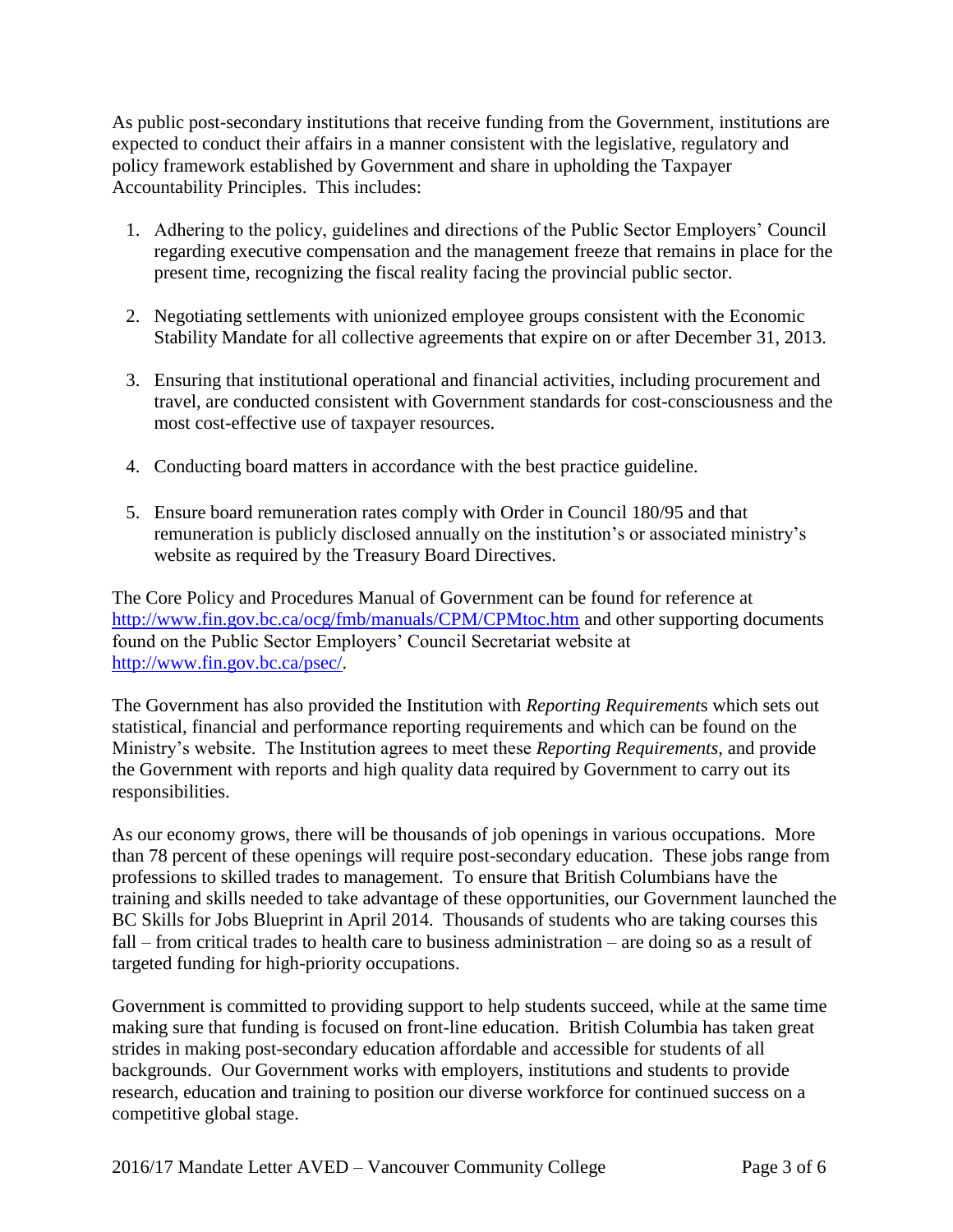Together we need to continue to look for more opportunities to position our public post-secondary system for ongoing success.

Each board member acknowledges this Mandate Letter by signing the attachment to this letter. The Mandate Letter is to be posted publicly on your institution's website and a copy signed by all board members provided to the Ministry and made available upon request.

I look forward to our regular meetings focusing on strategic priorities, performance against the Taxpayer Accountability Principles, key results and working together to protect the public interest at all times.

Sincerely,

Andrew Wilkinson Minister

Attachments: Taxpayer Accountability Principles Signature Page Template

pc: Honourable Christy Clark Premier

> Ms. Kim Henderson Deputy Minister to the Premier and Cabinet Secretary

Ms. Athana Mentzelopoulos Deputy Minister and Secretary to Treasury Board Ministry of Finance

Ms. Sandra Carroll Deputy Minister Ministry of Advanced Education

Ms. Cheryl Wenezenki-Yolland Associate Deputy Minister Ministry of Finance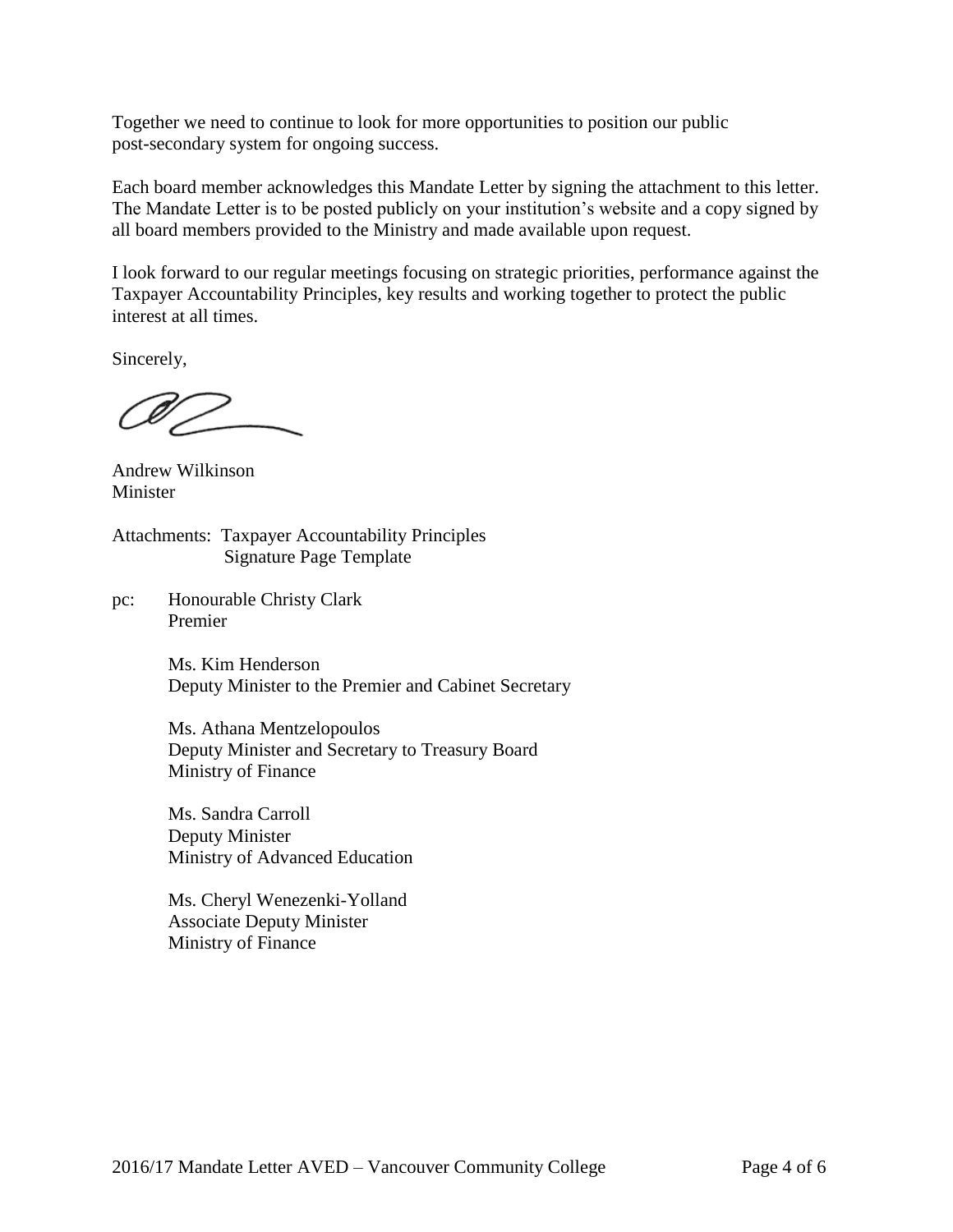As members of the Board of Vancouver Community College, we individually and collectively acknowledge our statutory obligations to act in the best interests of Vancouver Community College and affirm as Board members to take into account the Taxpayer Accountability Principles in exercising our duty.

Shaima Jaff Elected Student Member

Garth Manning **Elected Faculty Member** 

Suprit Ahuja Government Appointed Member

Pardeep Dhaliwal Government Appointed Member

Stephen Veslie Kukucha Government Appointed Member

Peter Nunoda

President

Kay vandervalk

**Elected Student Member** 

 $\overline{\phantom{a}}$ 

Erin Klis **Elected Support Staff** Member

Brenda J. Avnsley Government Appointed Member

Chloe Choi

Member

Member

Government Appointed

Richard Michael Tourighy

Government Appointed

Claire Marshall Government Appointed Member

 $\sigma$ dd

**Todd Rowlatt** Chair, Education Council

Pamela S. Ryan Chair of the Board Government Appointed Member

May 24, 2016

Date Signed

2016/17 Mandate Letter AVED - Vancouver Community College